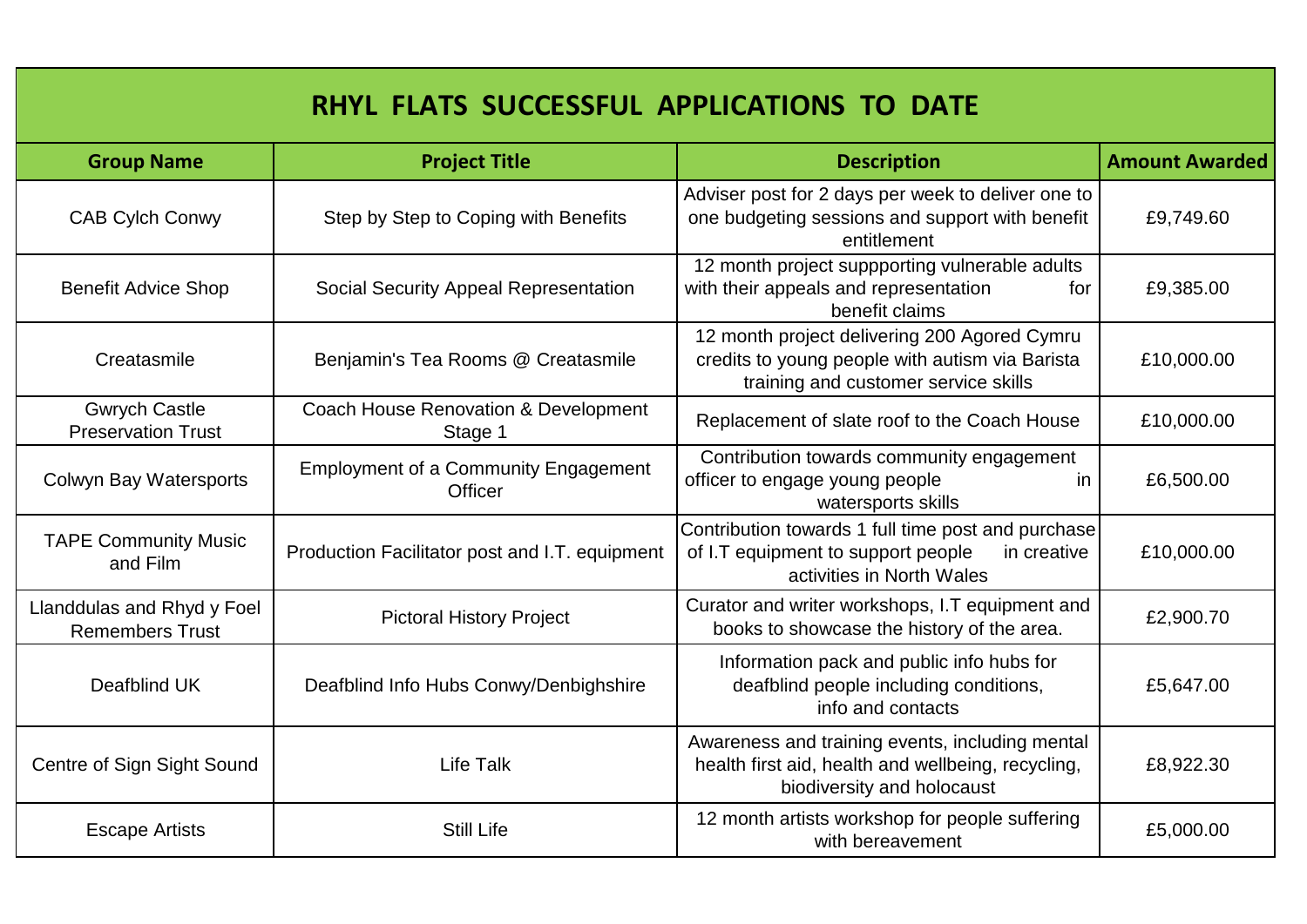| Rhos on Sea Rotary Club                            | Tree of Lights Renewal Project                              | Replacing existing lights on tree with new LED<br>lights and control system and signage.                                                                   | £6,490.40 |
|----------------------------------------------------|-------------------------------------------------------------|------------------------------------------------------------------------------------------------------------------------------------------------------------|-----------|
| Colwyn Bay Rugby<br><b>Football Club</b>           | Training lights (part of 3 year centenary project)          | New LED training lights                                                                                                                                    | £5,000.00 |
| Abergele Community Action<br>(ITACA)               | <b>Community Money Advice service</b>                       | Contribution towards 1 part time post for three<br>years providing support to people in or at risk of<br>food poverty.                                     | £9,360.00 |
| <b>Upper Colwyn Bay</b><br><b>Community Centre</b> | New solar PV panels for community centre                    | Contribution towards 33 x 300w solar PV panels<br>for community centre                                                                                     | £7,842.00 |
| <b>Crest Co-operative</b>                          | I.T training equipment                                      | Contribution towards training laptop, screen and<br>peripherals to train staff and volunteers on site                                                      | £651.57   |
| Haven of Light                                     | Part time development worker                                | 12 months salary costs for development worker to<br>raise awareness in school of<br>modern<br>day slavery                                                  | £6,760.00 |
| <b>River and Sea Sense</b>                         | 12 month water safety initiative                            | Contribution towards awareness raising initiative<br>in schools on water safety to young people.                                                           | £5,996.99 |
| Alabare                                            | Field Kitchen project (mobile catering unit)                | Contribution towards new secondhand<br>vehicle and trailer                                                                                                 | £4,000.00 |
| <b>Grays Gymnastics</b>                            | New boiler for gym premises                                 | Replacement boiler in the gym training<br>headquarters                                                                                                     | £5,839.20 |
| <b>Mochdre Sports Association</b>                  | New insulated suspended ceiling<br>and<br><b>LED lights</b> | Construction of insulated suspended<br>ceiling/acoustic tiles and installation of new LED<br>lighting system including removal<br>оf<br>existing lighting. | £4,860.00 |
| Colwyn Bay Amateur<br><b>Swimming Club</b>         | Pool starting blocks                                        | Contribution towards 5 trackstart diving blocks                                                                                                            | £1,334.00 |
| Colwyn Bay Town Council                            | Andrew Frazer town clock replacement                        | Contribution towards town clock replacement                                                                                                                | £4,000.00 |
| <b>Vision Support</b>                              | Community information service mobile unit                   | Contribution towards mobile unit to deliver<br>Community Information service for vision impaired<br>in North Wales                                         | £3,000.00 |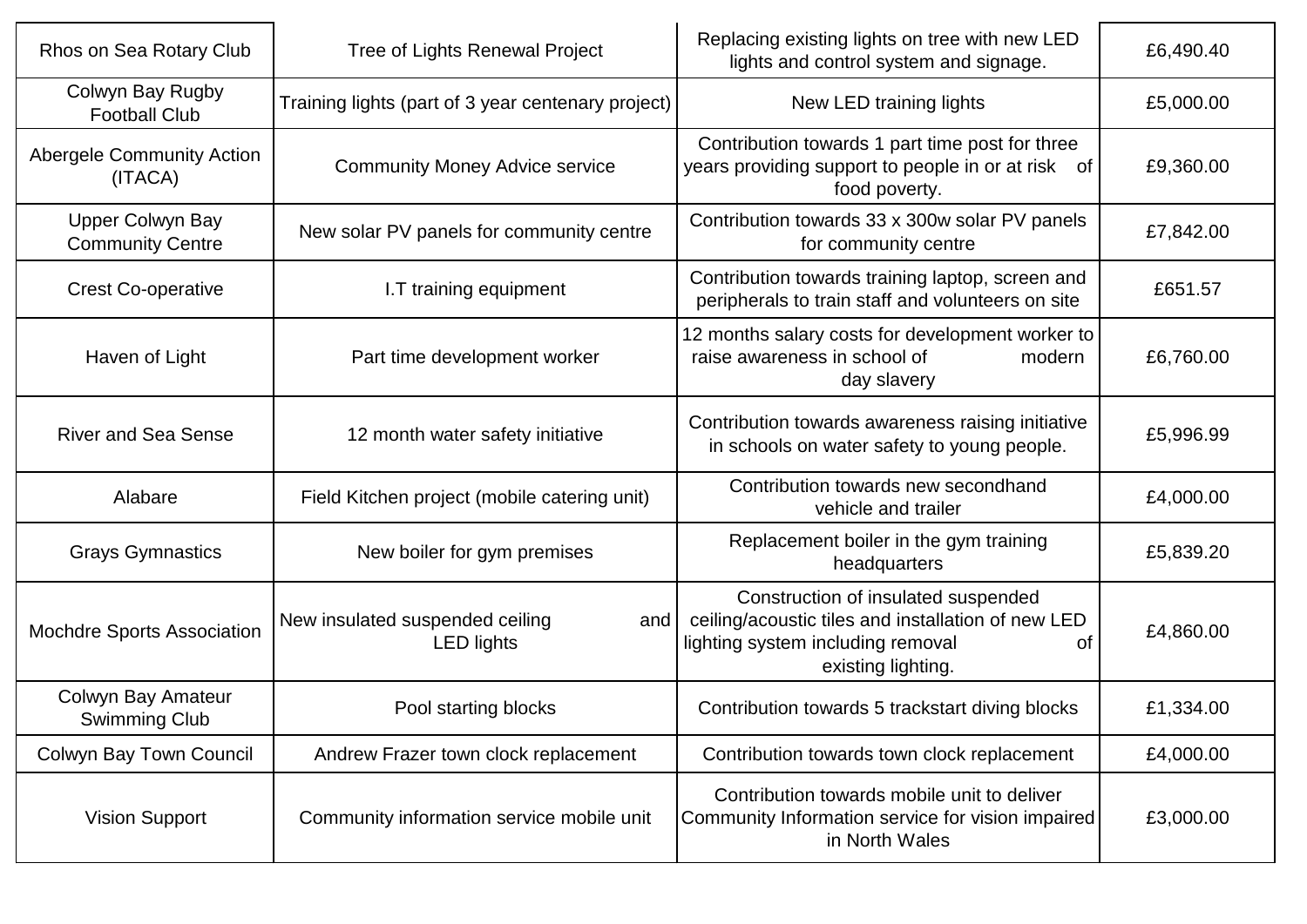| <b>Benefit Advice Shop</b>                              | Benefits for people of pensionable age                 | Extension of drop in sessions for benefits advice<br>to Rhyl flats areas                                                                   | £9,504.00  |
|---------------------------------------------------------|--------------------------------------------------------|--------------------------------------------------------------------------------------------------------------------------------------------|------------|
| <b>Conwy District Scouts</b>                            | Purchase of a 16 seater minibus                        | Contribution towards new 16 seater minibus                                                                                                 | £3,000.00  |
| Show Racism the Red Card                                | Show Racism the Red Card                               | Contribution towards delivery of anti-racism<br>community education awareness in schools<br>including teacher training and pupil workshops | £5,880.00  |
| <b>Antioch North Wales</b>                              | <b>Building interior refurbishments</b>                | Disabled Toilet and front doors with disabled<br>openings at 20 Station Road, Colwyn Bay                                                   | £10,000.00 |
| Kinmel Bay & Towyn Sports<br>and Recreation Association | Leisure centre lighting project                        | Removal and replacement of existing lights with<br>new LED lights to the main hall and indoor sports<br>areas                              | £10,000.00 |
| <b>Homestart Conwy</b>                                  | Assistant Volunteer co-ordinator                       | 12 month salary costs for part time assistant<br>volunteer co-ordinator post                                                               | £9,825.20  |
| St. Cynbryd's Church,<br>Llanddulas                     | Interior adaptations to the Church                     | Contribution towards new kithchen and disabled<br>toilet facilities                                                                        | £5,185.00  |
| <b>Tenovus Cancer Care</b>                              | Remote delivery of holistic cancer support<br>services | Provision of remote support services in Rhyl Flats<br>areas of benefit                                                                     | £8,000.00  |
| Abergele Town Council                                   | Promenade lights                                       | Provision of new LED promenade lighting at<br>Abergele prom                                                                                | £2,524.80  |
| Y Morfa Sports Club                                     | Interior painting and new mower                        | Mower and Interior painting                                                                                                                | £9,695.00  |
| Ty Gobaith / Hope House                                 | Key worker                                             | Key worker project                                                                                                                         | £9,714.00  |
| John Muir                                               | Wildness & Wellbeing                                   | Wildness & Wellbeing                                                                                                                       | £9,000.00  |
| Abergele Town Council                                   | <b>Bus Shelter re-instatement</b>                      | Re-instatement of Pen Llyn bus shelter, Pensarn                                                                                            | £2,008.00  |
| Clwb Yr Efail                                           | <b>Operational Costs</b>                               | General running costs for 12 months                                                                                                        | £4,612.14  |
| <b>Bayside Radio</b>                                    | Transmitters and survey costs                          | Purchase and installation of two digital<br>transmitters                                                                                   | £10,000.00 |
| Colwyn Bay Rygby Club                                   | Kitchen refurbishment                                  | Kitchen refurbishment                                                                                                                      | £10,000.00 |